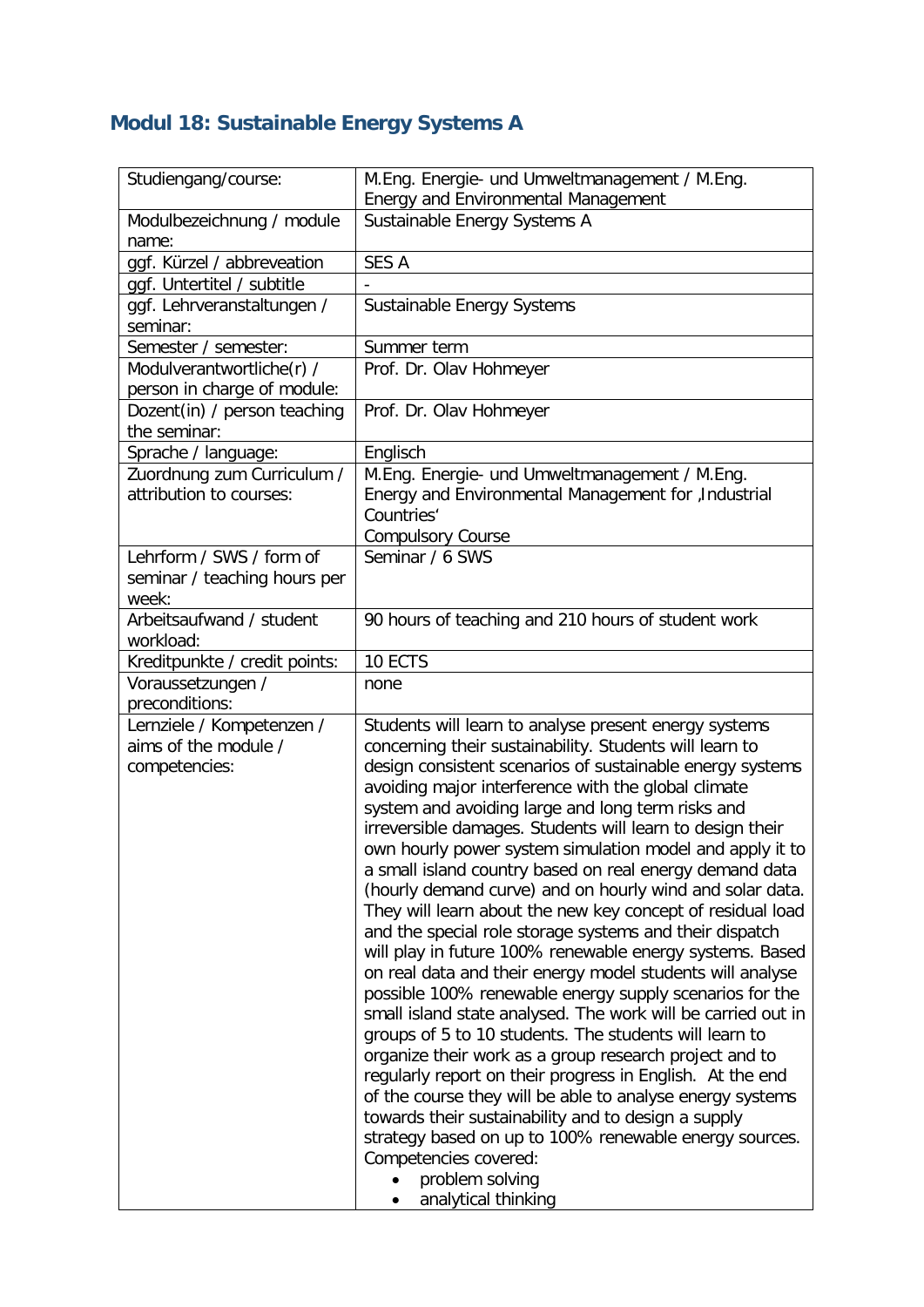|                                  | life long learning<br>٠                                           |
|----------------------------------|-------------------------------------------------------------------|
|                                  | interdisciplinary knowledge                                       |
|                                  | economic competence                                               |
|                                  | technical competence                                              |
|                                  | ecologic competence<br>٠                                          |
|                                  | methodological competence<br>٠                                    |
|                                  | social and ethical responsibility<br>$\bullet$                    |
|                                  | self organisation and teamwork                                    |
|                                  | project organising skills                                         |
|                                  | conflict solving skills                                           |
|                                  | interdisciplinary communication                                   |
| Inhalt / subjects covered:       | The following topics will be covered in the module:               |
|                                  | Climate change and the sustainability of energy                   |
|                                  | systems                                                           |
|                                  | Major problems of present energy systems towards                  |
|                                  | sustainable development                                           |
|                                  | Analysis of driving factors of the development of                 |
|                                  | energy systems                                                    |
|                                  | Detailed analysis of the energy systems of small<br>$\bullet$     |
|                                  | island developing states (SIDS) and their non                     |
|                                  | sustainable aspects                                               |
|                                  | Analysis of the probable future development of the                |
|                                  | energy system of a selected small island developing               |
|                                  | state under a business as usual scenario                          |
|                                  | Assessment of the different renewable energy<br>٠                 |
|                                  | potentials of small island states                                 |
|                                  | The role of meeting residual load in energy systems               |
|                                  |                                                                   |
|                                  | with high shares of wind and solar energy                         |
|                                  | The role of storage and its dispatch in systems with<br>$\bullet$ |
|                                  | high shares of wind and solar energy                              |
|                                  | The role and necessity of back-up capacity in                     |
|                                  | systems with high shares of wind and solar energy                 |
|                                  | Hourly modelling of small island energy systems                   |
|                                  | with high shares of wind and solar energy                         |
|                                  | Design of a functioning hourly energy system                      |
|                                  | simulation model                                                  |
|                                  | Retrieval of hourly demand and weather data                       |
|                                  | necessary to run the model from international                     |
|                                  | sources                                                           |
|                                  | Building a consistent sustainable energy scenario                 |
|                                  | for the selected small island developing country                  |
|                                  | Analysis of the costs and economic implications of                |
|                                  | a transition to a 100% renewable energy system for                |
|                                  | the country in question                                           |
| Studien- Prüfungsleistungen      | Continuous presentation of the results of the different           |
| / form of examination:           | teams in the seminar and a final written report (approx.          |
|                                  | 15 pages) by each team (includes modelling work)                  |
| Medienformen / media used:       | Group work and lectures with beamer based presentations           |
| Literatur / basic literature for | Costanza, Robert (ed.) (1991): Ecological Economics: The          |
| the module:                      | Science and Management of Sustainability. New York,               |
|                                  | <b>Columbia University Press</b>                                  |
|                                  |                                                                   |